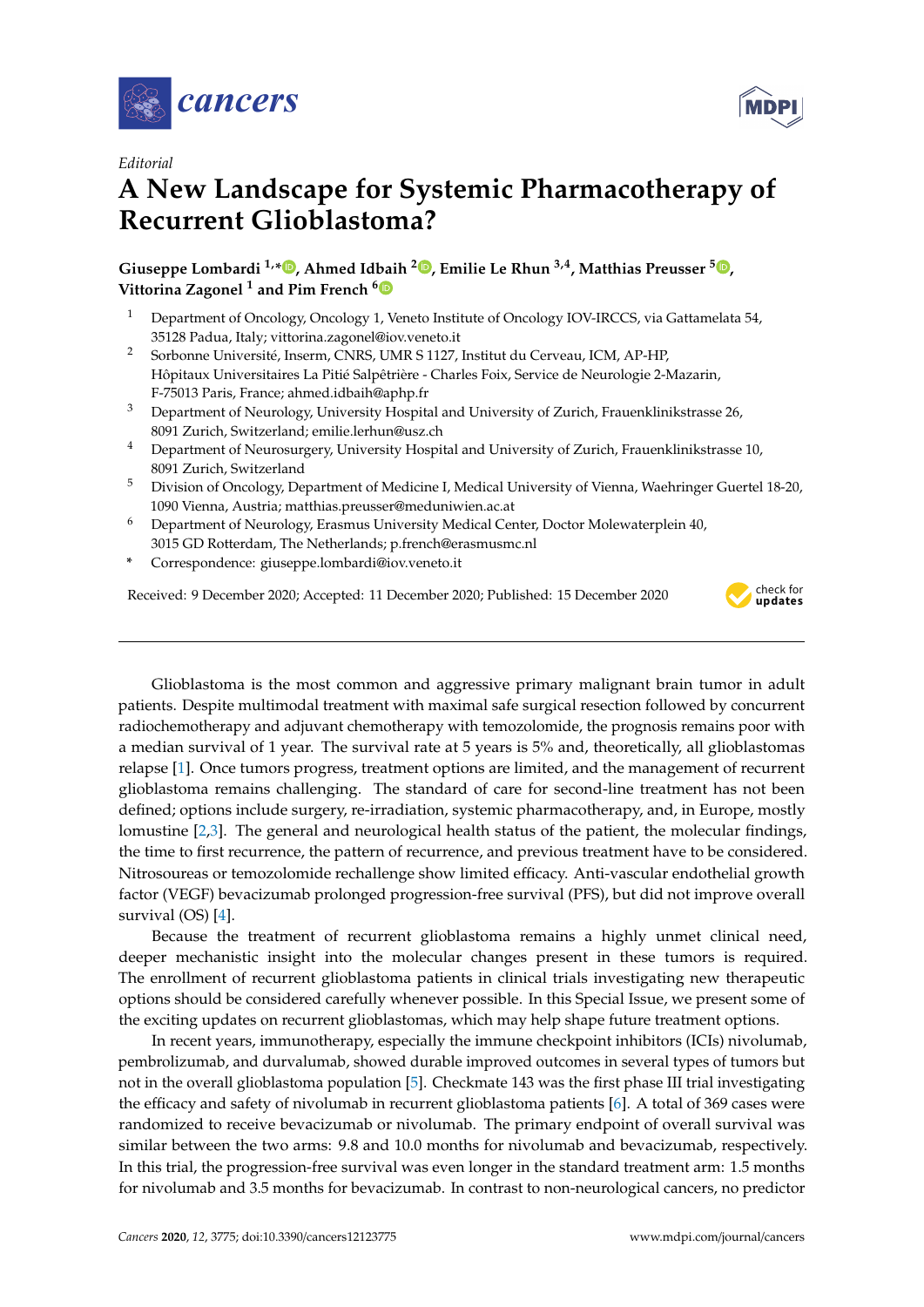of response to ICI was identified in recurrent glioblastoma patients [\[7\]](#page-2-6); mismatch repair deficiency and high tumor mutational burden did not correlate with the benefit of ICI in these patients in terms of overall survival [\[8\]](#page-2-7). The poor results of ICI in this tumor may be due to the high number of immunosuppressive CD68+ myeloid cells, the low presence of cytotoxic T lymphocytes in the tumor microenvironment, the poor quality of neoantigens, and the limited penetration of ICI within the brain [\[8\]](#page-2-7).

Several clinical trials have evaluated the activity of molecular targeted therapies, mostly tyrosine kinase inhibitors (TKIs), which can block the biological mechanism implicated in cancer cell proliferation and angiogenesis. The BRAF protein is involved in the mitogen-activated protein kinase (MAPK) pathway, and the most frequent mutation in the BRAF gene results in V600E. The frequency of this mutation in glioblastoma is about 3%; in specific subgroups of glioblastoma, such as epithelioid glioblastoma, it can reach 50%. Vemurafenib, a potent BRAF V600E inhibitor, was analyzed in the VE-BASKET trial, reporting promising results. In this study [\[9\]](#page-2-8), 24 patients with BRAF V600-mutant recurrent gliomas were enrolled, including six glioblastomas and five anaplastic astrocytomas: the median PFS was 5.3 months (95% CI, 1.8–12.9), the median OS was 11.9 months (95% CI, 8.3–40.1), and the objective response rate (ORR) was 9.1%. Notably, major activity was demonstrated with combined BRAF and MEK inhibition using dabrafenib plus trametinib, concurrently. The ROAR trial [\[10\]](#page-3-0), a phase II basket study, analyzed this combination in many types of tumors including 39 recurrent high-grade gliomas with BRAF V600E mutation; the results were interesting, with an ORR of 27% (95% CI, 13.8–44.1), including one complete response and a disease control rate (DCR) of 57%.

Another important success in recurrent glioblastoma patients is attributed to larotrectinib, a selective TRK inhibitor. A study analyzed 18 cases with primary brain tumors, including six patients with recurrent glioblastoma, reporting a DCR of 100% [\[11\]](#page-3-1). Overall, these results highlight the potential use of these molecular targeted therapies in recurrent glioblastoma, despite the relatively low incidence in adult patients [\[12\]](#page-3-2).

Regorafenib, another tyrosine kinase inhibitor of VEGFR1,2,3, TIE 2, PDGFR, FGFR, KIT, RAF-1, RET, and BRAF, was evaluated in the REGOMA trial, a randomized phase II study enrolling 119 recurrent glioblastoma patients [\[13\]](#page-3-3). In this Italian study, patients treated with regorafenib had a significantly longer overall survival of 7.4 months compared to 5.6 months with lomustine (HR 0.5, 95% CI, 0.33–0.75;  $p = 0.0009$ ; the 6-month progression-free survival (6 m-PFS) rate and the ORR were also higher in the experimental arm (6m-PFS was 16.9% (95% CI, 8.7–27.5) in the regorafenib arm compared to 8.3% (95% CI, 3.1–17.0) in the lomustine group). Based on these results, regorafenib was included in the NCCN 2020 guidelines as a preferred regimen for recurrent glioblastoma patients, and the Italian Agency of Medicine (AIFA) also approved its use for Italian patients. Interestingly, two ancillary studies identified specific molecular alterations, such as phosphorylated acetyl-CoA carboxylase, as predictors of regorafenib efficacy [\[14](#page-3-4)[,15\]](#page-3-5). At present, the Italian prospective and observational study REGOMA-Oss and the international phase III study GBM AGILE are ongoing to confirm and evaluate the benefit of regorafenib in recurrent and newly diagnosed glioblastoma patients. Of note, regorafenib can decrease the presence of immunosuppressive myeloid cells within the tumor; thus, it may increase the efficacy of ICIs. Based on this rationale, a new basket trial (Bayer 21136) will evaluate the combination of regorafenib plus nivolumab in many types of tumors, including recurrent glioblastoma.

The combination of TKIs and ICIs was recently studied in the LEAP-005 basket trial; this trial enrolled 31 recurrent glioblastoma patients treated with pembrolizumab plus lenvatinib, a tyrosine kinase inhibitor. It reported impressive results for recurrent glioblastoma with an ORR and DCR of 16.1% (95% CI, 5.5–33.7) and 58.1% (95% CI, 39.1–75.5), respectively.

Despite these encouraging results, many other studies analyzing targeted therapies, such as agents targeting c-MET, the PI3K–AKT–mTOR pathway, FGFR, and EGFR inhibitors, failed to improve outcomes in recurrent glioblastoma patients [\[5\]](#page-2-4). These poor results may also be due to molecular and genetic differences between tumors at diagnosis and at recurrence [\[16\]](#page-3-6); trials at tumor recurrence are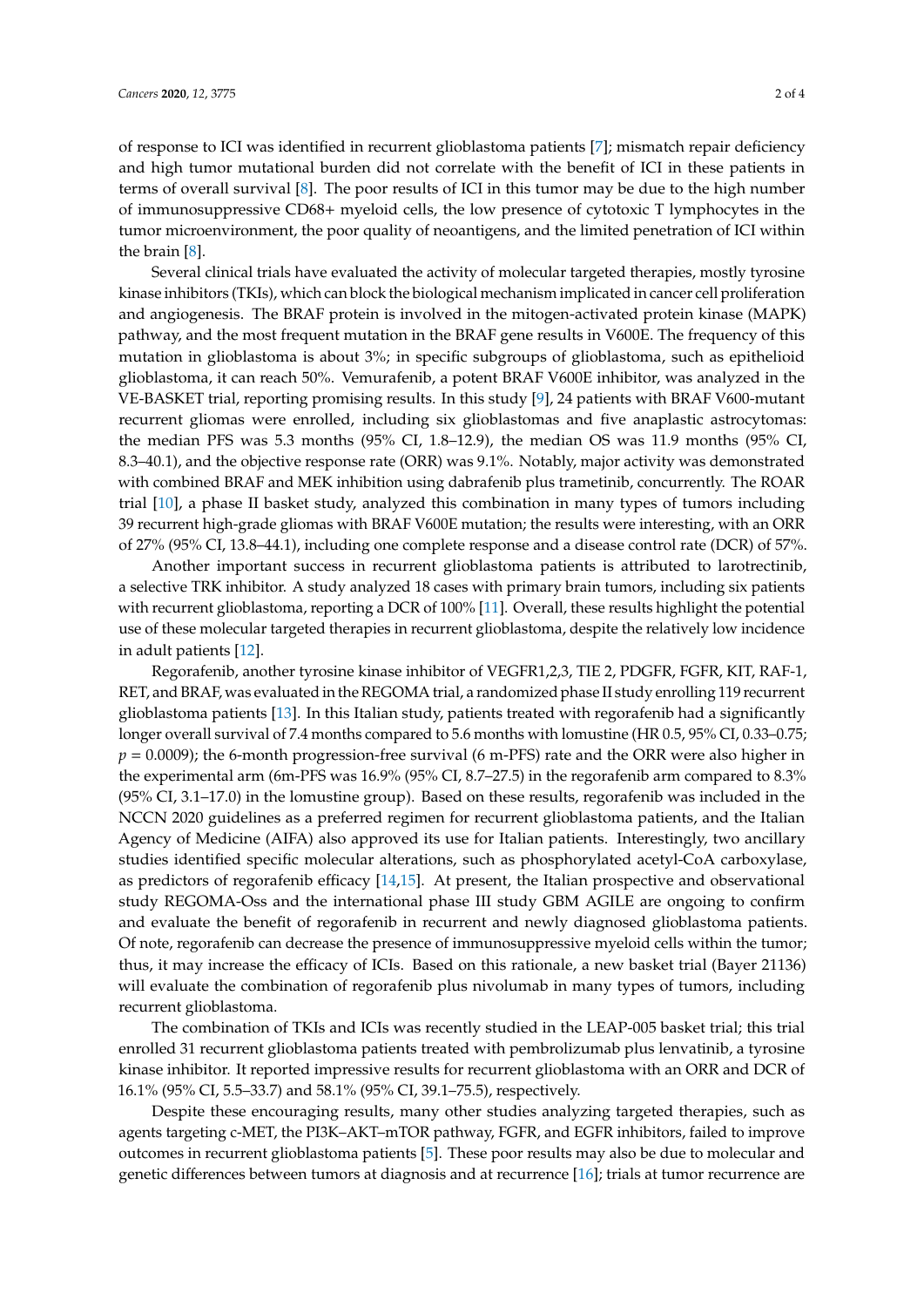usually based on molecular data from the primary tumor, with the potential loss of original mutations at relapse.

In conclusion, although the cornerstone of treatment in newly diagnosed glioblastoma remains radiochemotherapy with temozolomide, we are seeing some promising results in the setting of recurrent glioblastoma due to specific targeted therapies (i.e., BRAF inhibitors, TRK inhibitors, and regorafenib) alone or combined with immunotherapy in subpopulations of recurrent glioblastoma patients based on phase II clinical trials. The benefit of these new treatments needs further evaluation including: (i) larger phase III studies or trials based on new statistical approaches and (ii) companion tests examining predictors of response.

**Author Contributions:** G.L., A.I., E.L.R., M.P., V.Z., and P.F. participated in article preparation and in writing the manuscript. All authors have read and agreed to the published version of the paper.

**Funding:** This editorial received no external funding.

**Conflicts of Interest:** G.L. declares consulting or Advisory Role funding from Bayer, AbbVie, Orbus Therapeutics and BrainFarm; travel funding from Roche and Bayer; A.I. declare reports research grants and travel funding from Carthera, research grants from Transgene, research grants from Sanofi, research grants from Air Liquide, research grants from Nutritheragene, travel funding from Leo Pharma, Advisory board for Novocure and Leo Pharma; E.L.R. has received honoraria for lectures or advisory board participation or consulting from Abbvie, Adastra, Daiichi Sankyo, Tocagen; M.P. has received honoraria for lectures, consultation or advisory board participation from the following for-profit companies: Bayer, Bristol-Myers Squibb, Novartis, Gerson Lehrman Group (GLG), CMC Contrast, GlaxoSmithKline, Mundipharma, Roche, BMJ Journals, MedMedia, Astra Zeneca, AbbVie, Lilly, Medahead, Daiichi Sankyo, Sanofi, Merck Sharp & Dome, Tocagen, Adastra; V.Z declares consulting or advisory role funding from Bristol-Myers Squibb and Merck, speakers'bureau funding from Bayer, Roche, Bristol-Myers Squibb, Astellas Pharma, Servier, AstraZeneca and Lilly, travel and accommodation funding from Bayer, Roche and Servier.

## **References**

- <span id="page-2-0"></span>1. Ostrom, Q.T.; Cioffi, G.; Gittleman, H.; Patil, N.; Waite, K.; Kruchko, C.; Barnholtz-Sloan, J.S. CBTRUS Statistical Report: Primary Brain and Other Central Nervous System Tumors Diagnosed in the United States in 2012–2016. *Neuro-Oncol.* **2019**, *21*, v1–v100. [\[CrossRef\]](http://dx.doi.org/10.1093/neuonc/noz150) [\[PubMed\]](http://www.ncbi.nlm.nih.gov/pubmed/31675094)
- <span id="page-2-1"></span>2. Weller, M.; Le Rhun, E. How did lomustine become standard of care in recurrent glioblastoma? *Cancer Treat. Rev.* **2020**, *87*, 102029. [\[CrossRef\]](http://dx.doi.org/10.1016/j.ctrv.2020.102029) [\[PubMed\]](http://www.ncbi.nlm.nih.gov/pubmed/32408220)
- <span id="page-2-2"></span>3. Weller, M.; van den Bent, M.; Tonn, J.C.; Stupp, R.; Preusser, M.; Cohen-Jonathan-Moyal, E.; Henriksson, R.; Le Rhun, E.; Balana, C.; Chinot, O.; et al. European Association for Neuro-Oncology (EANO) guideline on the diagnosis and treatment of adult astrocytic and oligodendroglial gliomas. *Lancet Oncol.* **2017**, *18*, e315–e329. [\[CrossRef\]](http://dx.doi.org/10.1016/S1470-2045(17)30194-8)
- <span id="page-2-3"></span>4. Wick, W.; Gorlia, T.; Bendszus, M.; Taphoorn, M.; Sahm, F.; Harting, I.; Brandes, A.A.; Taal, W.; Domont, J.; Idbaih, A.; et al. Lomustine and Bevacizumab in Progressive Glioblastoma. *N. Engl. J. Med.* **2017**, *377*, 1954–1963. [\[CrossRef\]](http://dx.doi.org/10.1056/NEJMoa1707358) [\[PubMed\]](http://www.ncbi.nlm.nih.gov/pubmed/29141164)
- <span id="page-2-4"></span>5. Khaddour, K.; Johanns, T.M.; Ansstas, G. The Landscape of Novel Therapeutics and Challenges in Glioblastoma Multiforme: Contemporary State and Future Directions. *Pharm. Basel Switz.* **2020**, *13*, 389. [\[CrossRef\]](http://dx.doi.org/10.3390/ph13110389) [\[PubMed\]](http://www.ncbi.nlm.nih.gov/pubmed/33202642)
- <span id="page-2-5"></span>6. Reardon, D.A.; Brandes, A.A.; Omuro, A.; Mulholland, P.; Lim, M.; Wick, A.; Baehring, J.; Ahluwalia, M.S.; Roth, P.; Bähr, O.; et al. Effect of Nivolumab vs. Bevacizumab in Patients with Recurrent Glioblastoma: The CheckMate 143 Phase 3 Randomized Clinical Trial. *JAMA Oncol.* **2020**. [\[CrossRef\]](http://dx.doi.org/10.1001/jamaoncol.2020.1024) [\[PubMed\]](http://www.ncbi.nlm.nih.gov/pubmed/32437507)
- <span id="page-2-6"></span>7. Caccese, M.; Indraccolo, S.; Zagonel, V.; Lombardi, G. PD-1/PD-L1 immune-checkpoint inhibitors in glioblastoma: A concise review. *Crit. Rev. Oncol. Hematol.* **2019**, *135*, 128–134. [\[CrossRef\]](http://dx.doi.org/10.1016/j.critrevonc.2018.12.002) [\[PubMed\]](http://www.ncbi.nlm.nih.gov/pubmed/30819441)
- <span id="page-2-7"></span>8. Lombardi, G.; Barresi, V.; Indraccolo, S.; Simbolo, M.; Fassan, M.; Mandruzzato, S.; Simonelli, M.; Caccese, M.; Pizzi, M.; Fassina, A.; et al. Pembrolizumab Activity in Recurrent High-Grade Gliomas with Partial or Complete Loss of Mismatch Repair Protein Expression: A Monocentric, Observational and Prospective Pilot Study. *Cancers* **2020**, *12*, 2283. [\[CrossRef\]](http://dx.doi.org/10.3390/cancers12082283) [\[PubMed\]](http://www.ncbi.nlm.nih.gov/pubmed/32823925)
- <span id="page-2-8"></span>9. Kaley, T.; Touat,M.; Subbiah, V.; Hollebecque, A.; Rodon, J.; Lockhart, A.C.; Keedy, V.; Bielle, F.; Hofheinz, R.-D.; Joly, F.; et al. BRAF Inhibition in BRAFV600-Mutant Gliomas: Results From the VE-BASKET Study. *J. Clin. Oncol. O*ff*. J. Am. Soc. Clin. Oncol.* **2018**, *36*, 3477–3484. [\[CrossRef\]](http://dx.doi.org/10.1200/JCO.2018.78.9990) [\[PubMed\]](http://www.ncbi.nlm.nih.gov/pubmed/30351999)